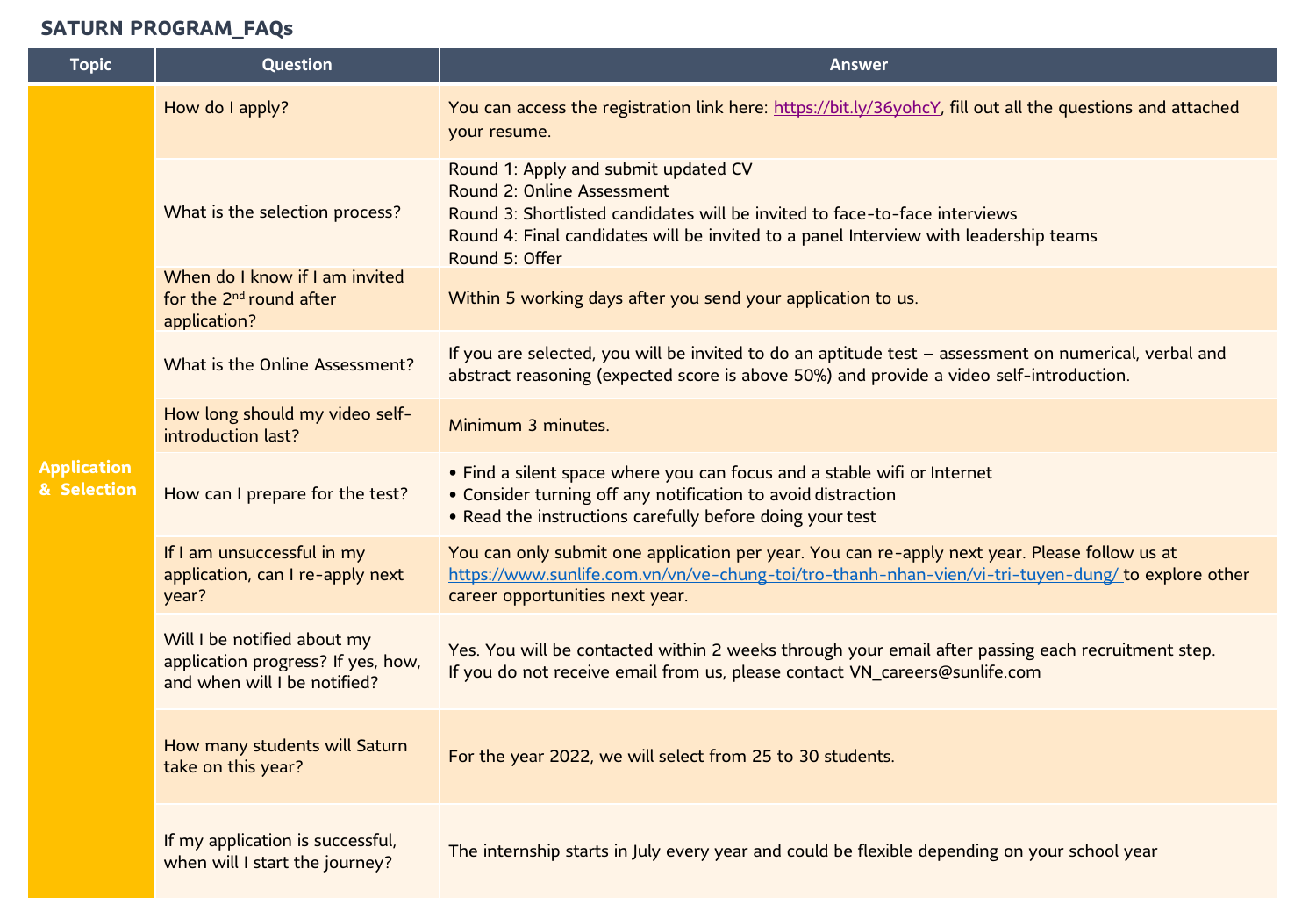| <b>Phrase</b>         | <b>Question</b>                                     | <b>Answer</b>                                                                                                                                                                                                                                                                                                                                                                                                                                                                                                                                                                                                                                                                    |
|-----------------------|-----------------------------------------------------|----------------------------------------------------------------------------------------------------------------------------------------------------------------------------------------------------------------------------------------------------------------------------------------------------------------------------------------------------------------------------------------------------------------------------------------------------------------------------------------------------------------------------------------------------------------------------------------------------------------------------------------------------------------------------------|
| <b>Saturn Program</b> | What are key benefits of joining<br>this program?   | International work environment and flat organization<br>Great career development opportunities in a growing company<br>Many internal learning & development possibilities to grow into a true professional<br>Fully support and guidance from your Leader and<br>Very competitive salary<br>Excellent working environment where you can shire and be your best                                                                                                                                                                                                                                                                                                                   |
|                       | How do I develop and grow<br>during Saturn program? | In addition to on-the-job experiences, you'll build your skills and business acumen through various<br>dynamic development programs. We will support you at every step of your development journey with us.<br>You also have a network of young and bright talents who join with you in this exciting journey, who you<br>can learn what make them stand out from others.<br>More importantly, chances to work directly with our top-notch leaders and benefit from personal<br>coaching from experienced leaders in insurance industry. We will help you to polish your skillsets, build a<br>good foundation and prepare yourselves for the career you wish to have in future. |
|                       | What should I expect from an<br>internship?         | Expect to gain a greater understanding of the organization and industry through direct participation in its<br>mission. Successful interns demonstrate that they're team players and willing to contribute to an<br>organization in any and all capacities. Interns are encouraged to get the most out of the internship<br>experience.                                                                                                                                                                                                                                                                                                                                          |
|                       | Do I need to be at the office<br>full-time?         | Most of our internships are full-time. How long and how often you work in the office depends on the<br>agreement you make with your supervisor and the project and office you are assigned to. Some<br>internships can be carried out on a part-time basis, or even remotely.                                                                                                                                                                                                                                                                                                                                                                                                    |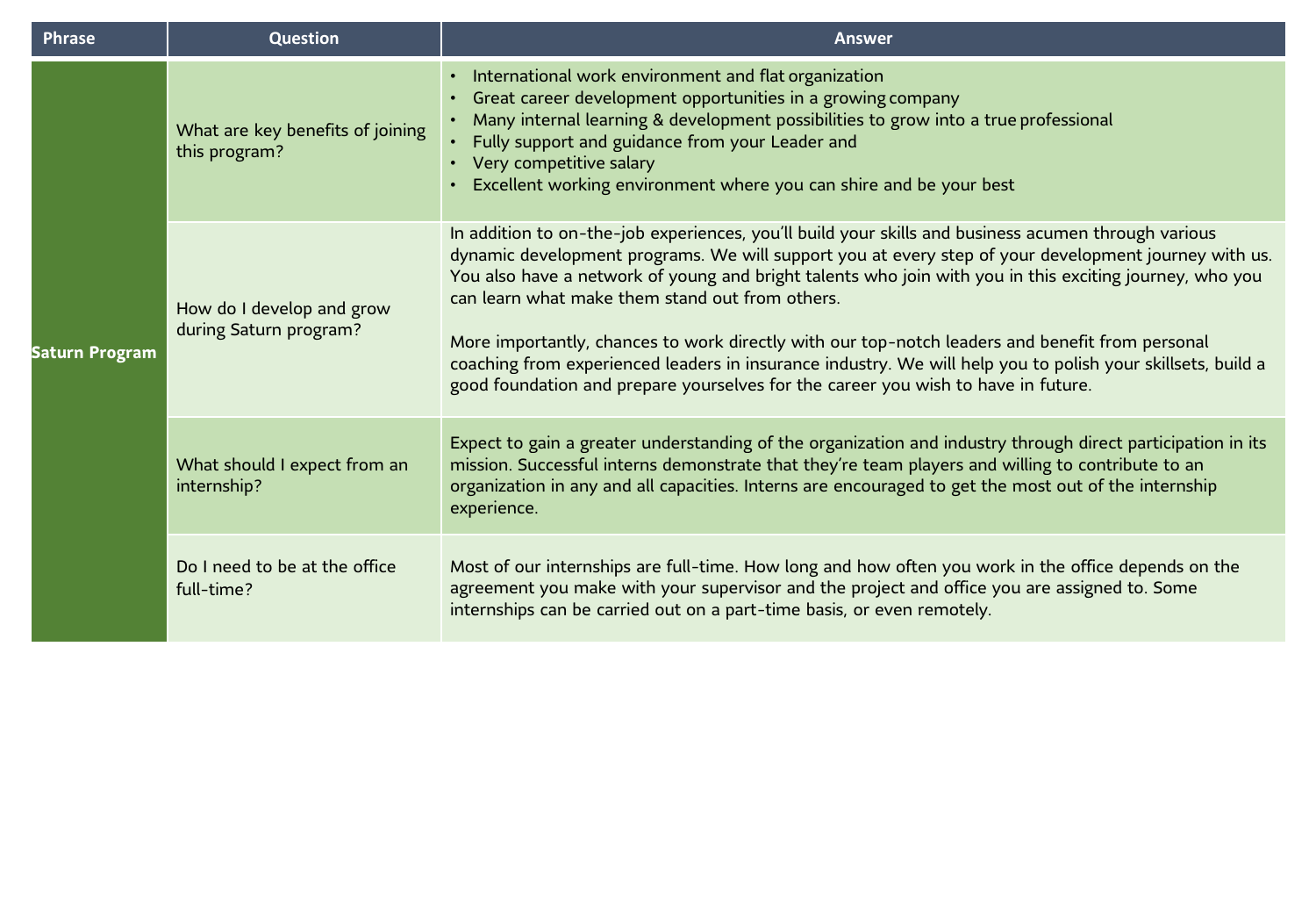| <b>Phrase</b>     | <b>Question</b>                                                                                               | <b>Answer</b>                                                                                                                                                             |
|-------------------|---------------------------------------------------------------------------------------------------------------|---------------------------------------------------------------------------------------------------------------------------------------------------------------------------|
| Saturn<br>program | Can I choose which department<br>to work for at the end of my<br>internship?                                  | We will try our best to match you to the function based on your interests and your strengths.                                                                             |
|                   | Will I be invited to sign a labor<br>contract with SunLife when I<br>complete the internship<br>program?      | If you successfully complete the internship and meet the required performance standards, you will<br>receive a contract at the completion of your last internship.        |
|                   | Am I given a laptop to work?                                                                                  | You can use your own laptop in your 3-month internship. In Year 3, when your internship lasts for 1<br>year, we will provide our company laptop.                          |
|                   | Where is work location?                                                                                       | We have several offices in Hochiminh City and both are located in District 1 and also in Hanoi                                                                            |
|                   | If I have an unexpected exam<br>during my internship, can I take<br>leave?                                    | Definitely, you can but you need to discuss and inform your line manager in advance.                                                                                      |
|                   | How many leave days do I have<br>during the internship?                                                       | One leave day/month.                                                                                                                                                      |
|                   | How many days do I work for<br>this internship?                                                               | You are expected to work 5 days a week during your internship like an official employee.                                                                                  |
|                   | What will be my job level upon<br>my completion of this<br>internship?                                        | Specialist level.                                                                                                                                                         |
|                   | If I have any difficulties or<br>problems during my internship,<br>who should I contact to ask for<br>advice? | Feel free to contact our Talent Development Manager.                                                                                                                      |
|                   | Who will assess my<br>performance in each year?                                                               | Your line manager in each function that you are working for will assess your performance.                                                                                 |
|                   | Do I receive feedback at the end<br>of each internship in each year?                                          | We organize a performance review at the end of your internship to share our feedback. Also, during the<br>internship, you will often get feedback from your line manager. |